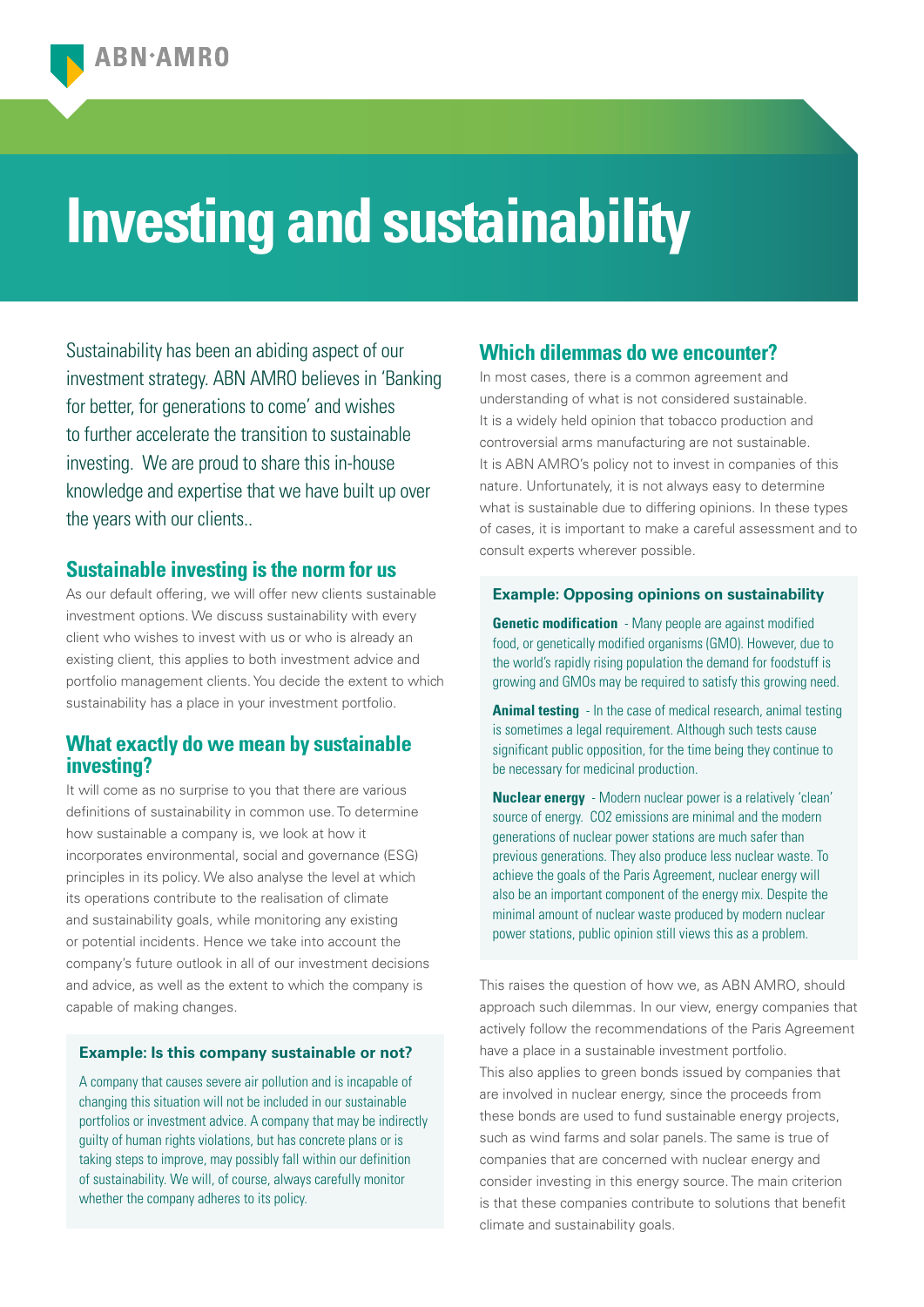## **How do we investigate sustainability?**

One medium we use to select sustainable companies is the research agency, 'Sustainalytics.' We study their environmental, social and governance (ESG) ratings, which measures the sustainability risks of a company. First the material sustainability risks of a company are determined, which depends on the sector a company is active in. An oil & gas company will have different material sustainability risks than a company that manufactures clothes. Then it is analysed how the company manages those identified risks. A better management can lower the risk. This results in a sustainability indicator ranking from 1 to 5, from "poor" to "excellent". Companies included in investment funds are rated in the same way and the fund is then scored based on the average. We believe it is important that you also have access to information on the sustainability of companies and investment funds and we therefore provide this sustainability indicator as a component of our investment advice.

## **How do we promote sustainability?**

As soon as it appears that a company or investment fund has not adopted a fitting policy or does not follow its own rules, we enter into a dialogue with that company or fund manager. These kinds of talks often result in an engagement process. Based on international standards and pacts – such as the United Nations Global Compact – we attempt to agree improvement plans and concrete actions with the company or the manager of the investment fund. In many cases, we liaise with other banks and/or fund managers, and we consult experts on relevant topics. A recent example is the engagement talks with palm oil producers. Despite their policy being in order, suspicions of abuse exist at several of these companies.

# **What can you expect from sustainable investing?**

## **ESG testing and monitoring**

Should you choose for sustainable investment advice, ABN AMRO advises you on the sustainability of your investments. You can then decide whether or not to follow this advice. With portfolio management, you give the bank a mandate to manage your portfolio on your behalf. In both cases, we check and monitor your investments for strict compliance with ESG criteria.

# **Testing and monitoring for compliance with ABN AMRO's sustainability criteria**

In addition, we check whether a company meets the bank's sustainability guidelines. Thus we exclude companies that

manufacture controversial weapons, produce tobacco or violate the United Nations Global Compact. We also exclude companies if they have certain activities of a significant size.

## **Exclusion based on activity**

We exclude any company if more than 5% of its turnover relates to:

- $\blacktriangleright$  Cannabis
- } Pornography
- ▶ Fur and controversial animal skins
- $\blacktriangleright$  Mining
- } Controversial methods of energy production, such as drilling in the arctic, shale gas extraction and oil extraction from tar sands
- } Addictive gambling services, such as casinos, gaming machines and online betting
- } Animal testing unless this is required by law and done in the least harmful way
- } Genetically modified organisms

In addition we exclude companies if more than 25% of its turnover relates to the generation of electricity from thermal coal. The threshold here is higher, so that we can support energy companies that are making the transition to sustainable energy.

In the case of sustainable investment advice, you can also opt for investment funds or third-party investment products. These funds are also used in portfolio management. To determine the sustainability of these investment funds, we ask an objective external party to assess the sustainability of the product. In many cases, we use Morningstar's sustainability ratings. This methodology is also based on Sustainalytics's ESG ratings.

# **How do you achieve an even greater impact with your investments?**

If you want to focus on contributing to specific sustainability goals, you can opt for impact investing. Naturally, you will want to know what the impact of your investments are. The UN Sustainability Development Goals (SDGs) are often used to illustrate this. There are 17 SDG's in total and they are used to show in a simple manner which sustainable goals have been achieved. For example, SDG 8 concerns fair working conditions and economic growth, and SDG 13 climate change.

## **Questions about sustainable investing?**

If you have any questions or would like more information on sustainable investing, your contact at ABN AMRO will be happy to help you. Our Investment advisers have followed an academic training programme on sustainable investing